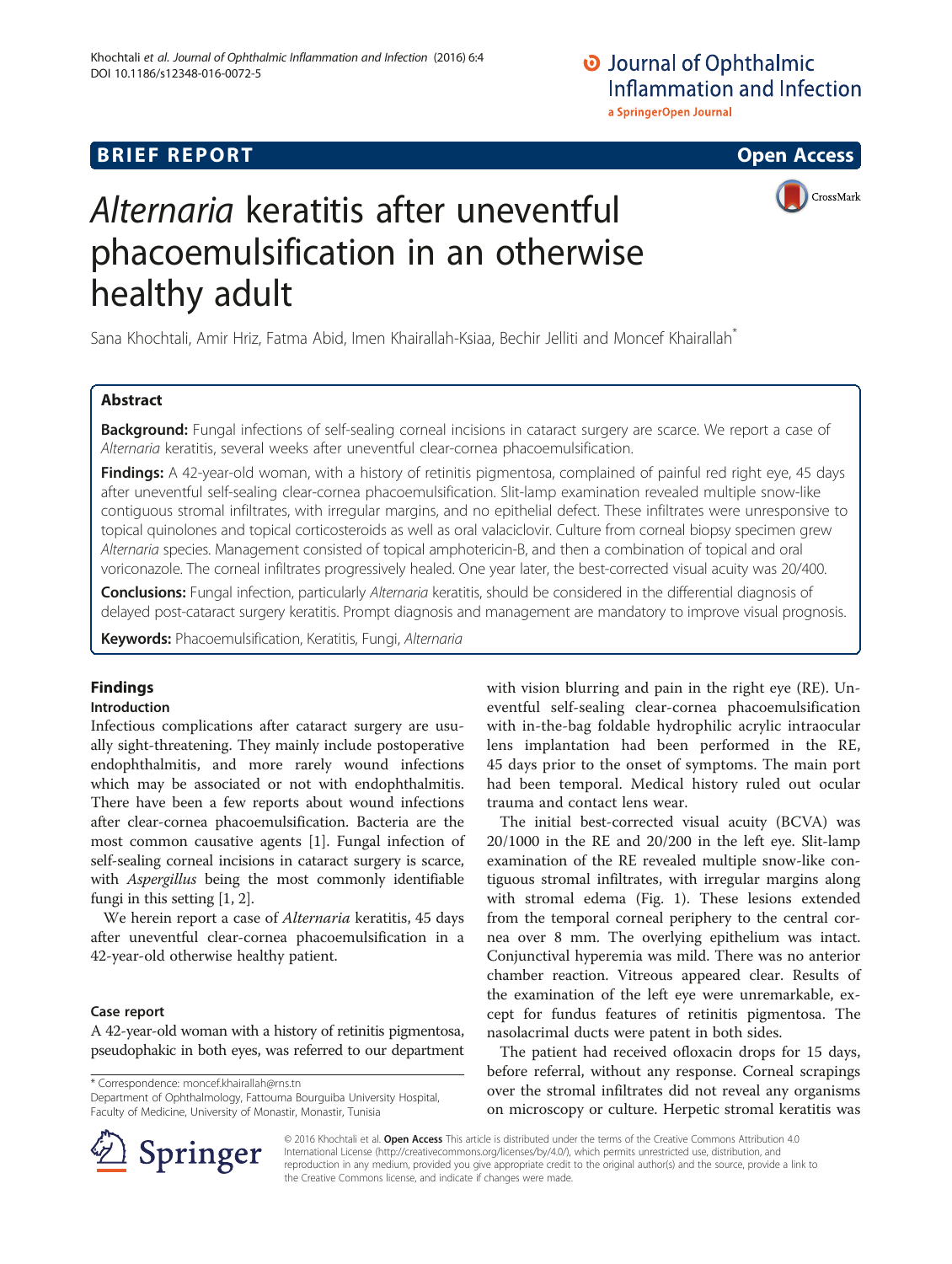<span id="page-1-0"></span>

suspected, and the patient was treated with oral valaciclovir (2 g/day) and topical corticosteroids (one drop every 2 h, then progressive tapering), for 15 days. However, snow-like lesions continued to progress (Fig. 2). Therefore, a corneal biopsy was performed and revealed septate hyphae. Culture grew *Alternaria* species. The patient received topical amphotericin-B (5 mg/mL) every 2 h. No improvement was observed. On day 7, the patient was started on topical voriconazole 1 % every hour and oral voriconazole 200 mg twice daily. Topical antifungal drops were progressively tapered and maintained for a total duration of 60 days. The area of the stromal infiltrates was replaced by a diffuse corneal opacity, associated with central descemetocele (Fig. 3). The final BCVA in the RE was 20/400 at 1-year follow-up. The patient declined any further surgery.

This case report was approved by local ethics committee.

### Discussion

Wound infection of a self-sealing corneal incision in cataract surgery, defined by an infectious process starting from the incision area, is rare. Fungi are less commonly identified as causative agents than bacteria, with Aspergillus ranking first, followed by Candida, Fusarium, Alternaria, and Scedosporium which were identified in only few cases [[1](#page-2-0)–[5](#page-2-0)].

The sources of microorganisms in clear-cornea selfsealing incisions are probably similar to those of postoperative endophthalmitis. The possible sources include the patient's eyelids and conjunctiva, contaminated instruments, intraocular lenses, or irrigating solutions, airborne germs, and major breaches in the sterile techniques [[2, 3, 6](#page-2-0)]. Many factors have been involved in the development of self-sealing wound infections including immunosuppression, diabetes mellitus, dry eye syndrome, preoperative eyelid infections, obstructed nasolacrimal duct, prolonged use of systemic or topical steroids, and defect in wound architecture [[2](#page-2-0)].

Fungal wound infections are rare. Garg et al. reported five cases of fungal infection of sutureless self-sealing incision for phacoemulsification and identified Aspergillus in four eyes (80 %) and Candida in one case (20 %). In our patient, culture of corneal biopsy grew Alternaria. It is a filamentous dematiaceous ubiquitous mold that is frequently isolated from soil, plants, and indoor air environment particularly in tropical and subtropical climates [[3\]](#page-2-0). Alternaria keratitis has been rarely reported. It usually occurs after ocular trauma or in the setting of contact lens wear [[7](#page-2-0)–[10](#page-2-0)]. Postsurgical Alternaria corneal infection has been described after corneal transplantation [\[11\]](#page-2-0), laser in



Fig. 2 Slit-lamp photography before initiation of antifungal therapy. Slit-lamp photograph of the right eye, 4 weeks after onset of symptoms, showing extension of corneal lesions (after treatment with antibiotics, antivirals, and topical steroids)



Fig. 3 Slit-lamp photography at last follow-up. Slit-lamp photograph of the right eye, at 1-year follow-up, showing corneal opacity with central descemetocele